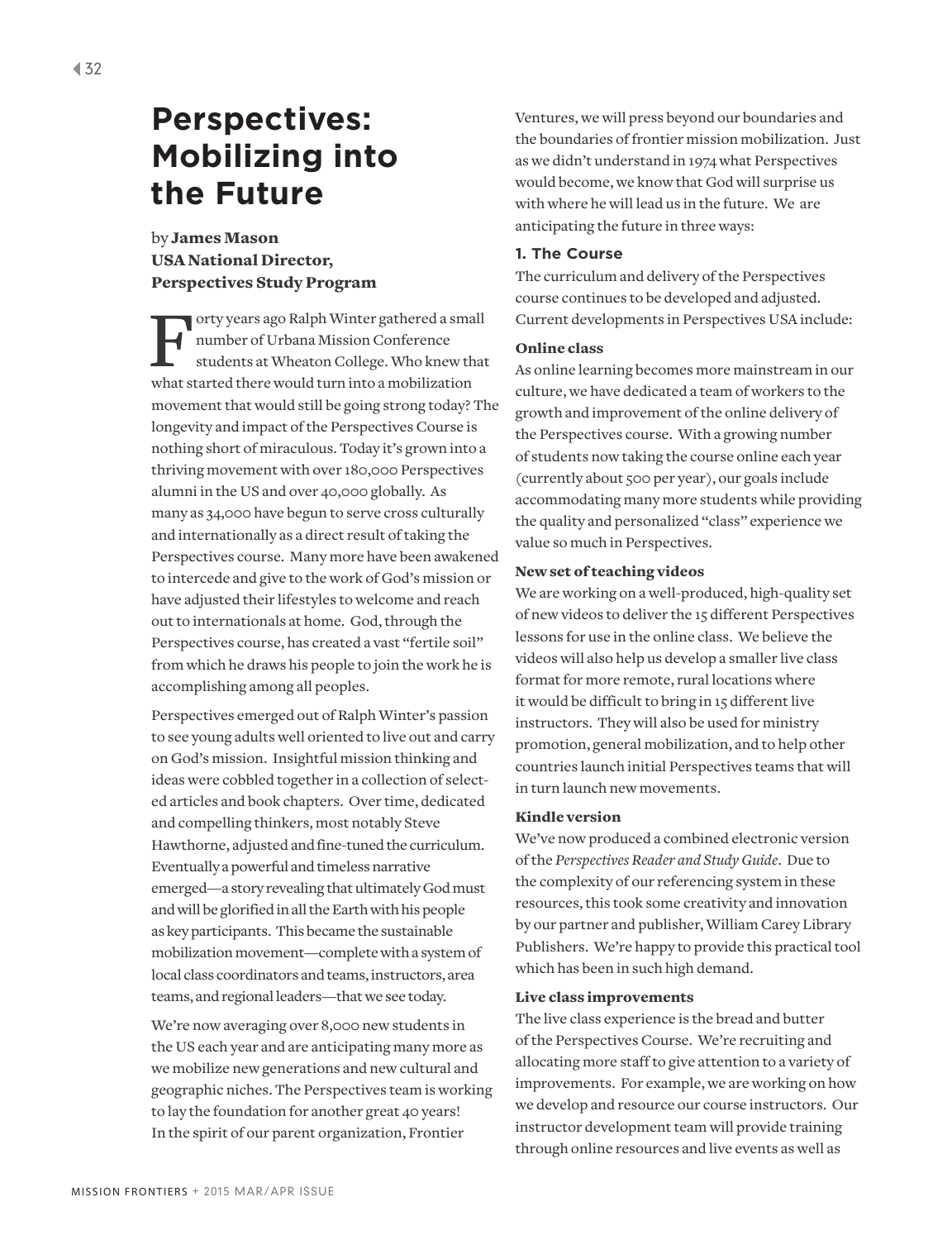improve the way we communicate with and encourage our indispensable pool of instructors. Other developments for our live classes include providing lesson plans for coordinators, online grading devices, and prayer tools and resources for the blind and hearing impaired.

#### Continuing the narrative

A key goal is to continue stewardship of the core Perspectives content or "story." To do this we must mentor and empower new young thinkers to carry us into the future. Additionally, we're constantly working to tell this story well and to utilize fresh voices in each new edition of our *Reader* and *Study Guide*. We're regularly invited to add new material to address the latest activities and ideas in mission. Rather than make changes to what we believe is a timeless and biblical narrative, we can encourage and partner with other ministries and "new wineskin" type classes that address and mobilize for these important trends.

#### **2. The Ministry**

Perspectives isn't just a class experience, it's a community of passionate workers. Here are some of the ways this community continues to grow and improve together:

## Growing staff and local leaders

Perspectives staff and volunteers are by far our most important resource. Currently in Perspectives USA we have 20 national staff workers, 14 regional directors, dozens of area mobilizers, and many hundreds of class coordinators, graders, and other class team members. We believe we need to multiply these workers to accommodate growth. We are adding staff in our national office, especially in the areas of IT and communications. We are also focused on growing regional teams. When these teams, under the leadership of regional directors, take people with administrative skills and combine them with people who are gifted networkers and promoters, this results in an increase in the quality of Perspectives as a whole and mission mobilization in general.

## Home Office remodel

Frontier Ventures, together with Perspectives USA, invested in a significant remodel of the Perspectives staff offices in Pasadena. We are already feeling the positive effects of a professional and welcoming headquarters. Now as the Venture Center surges forward with a new vibrancy

and posture in the missions community, the Perspectives home office is well situated to benefit from and add to this experience. Please come by for a visit.

#### A National Conference

We are excited to announce a Perspectives USA National Conference. In July, 2016 our national staff, regional directors, and key volunteers (class coordinators, instructors, mobilizers, etc.) will meet together in Baltimore to cast vision, celebrate God's work through this ministry, give updates and provide practical training.

#### **3. The Movement**

A core message of Perspectives is that all of God's people can participate in all he is doing among all peoples. In keeping with this message we are a global movement. More specifically, we are a group of national movements. We are experiencing and looking forward to the growth of Perspectives in many new places and many new groups.

## New audiences

The future of Perspectives, even in the US, needs to include more participation from communities other than our traditional English-speaking, "white" communities. We look to local leaders to increase mobilization among African American, Native American, Hispanic/Latino, Asian, and other cultural communities. Our staff and teams are working to build bridges that will serve these communities. We're also learning to be sensitive to why different Christian communities have not truly co-labored on mobilization work in the past. Our awareness and strategies are also being directed towards other "niche"

A key goal is to continue stewardship of the core Perspectives content or "story." To do this we must mentor and empower new young thinkers to carry us into the future.

groups such as the military and college students, as well as various "streams" of evangelicalism like Charismatic/ Pentecostal and denominations or church networks. Going forward we will innovate both relationally and structurally to see Perspectives become a staple of mobilization in all communities where Christ is followed so his global purposes can be lived out.

## More Agency Partnership

We, like Frontier Ventures, realize that in many ways our place has been to serve and partner with the many agencies and mission structures that labor to see the gospel